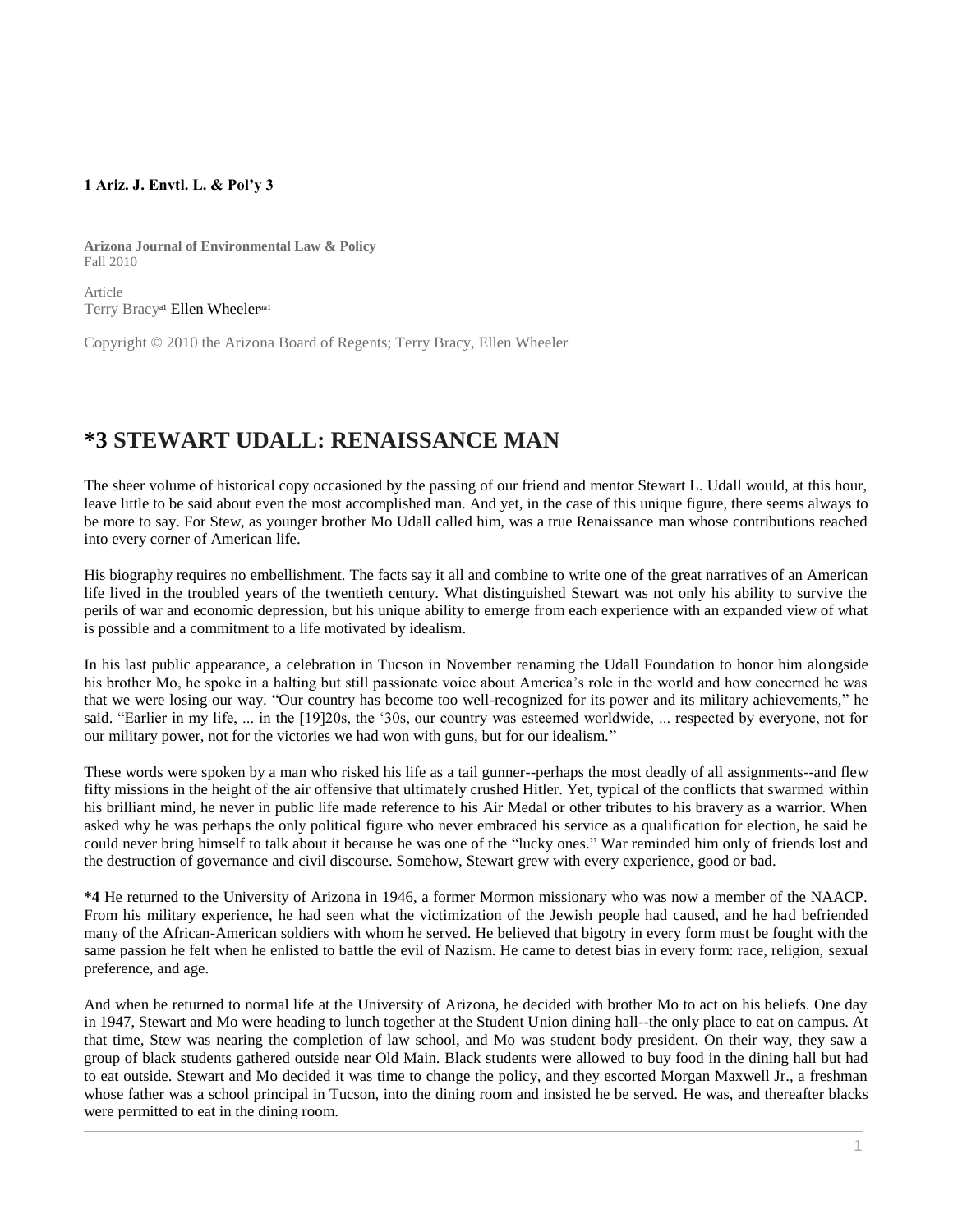Stewart's first elective office was as a member of the Amphitheater School Board, where he participated in desegregating the Amphitheater School District before the U.S. Supreme Court ruling in *Brown v. Board of Education.* And when he was Secretary of Interior, Stewart continued this effort when, as Interior Secretary and the federal landlord, he threatened to refuse the all-white Washington Redskins access to the new D.C. stadium. That threat brought to a losing Washington franchise its first black player, Bobby Mitchell, who turned the team around and had even the most resistant fans cheering--and praising the Interior Secretary.

Like brother Mo, Stewart was a great athlete, who in fact caused Arizona's basketball team to get an invitation to the National Invitational Tournament at Madison Square Garden in 1946. As reported by Greg Hansen in the Arizona Daily Star on March 15, 2010, Stewart Udall marched into the Star newsroom and showed the sports editor a petition signed by the entire basketball team, requesting the Star's support for the proposition that the 25-and-4 Wildcats should be invited to the NIT--then, a much bigger deal than now. The Wildcats were invited to play, traveling three days by train to New York City, which none of them had ever seen before. They lost to a much stronger Kentucky team, 77 to 53.

Here again, as an accomplished and intensively competitive athlete, Stewart revealed another contradiction. In later life, he often reflected on the "professionalization of college sports" and the need always to be number one. In conversations with friends, he would often muse: "What is wrong with second place? That's a great accomplishment." He considered sports commentators who view silver medals in the Olympics as failures as reflective of a society whose values are askew.

Many of Stewart's accomplishments as Secretary of the Interior are fairly well-known. He oversaw historic growth in the national park and wildlife refuge systems, and he was the leading advocate for successful legislation that created wilderness areas, wild and scenic rivers, and the national trails system. He also fostered the arts during his tenure, convincing President Kennedy to invite the renowned poet Robert Frost to speak at his **\*5** inauguration and setting in motion initiatives that led to the creation of the Kennedy Center, Wolf Trap Farm Park, the National Endowments for the Arts and the Humanities, and the revived Ford's Theatre.

While Secretary, he managed to find time to write one of the seminal books of the environmental movement: *A Quiet Crisis*. Published in 1963, the work warned of the dangers of pollution, overuse of natural resources, and dwindling open spaces. Along with Rachel Carson's *Silent Spring*, *The Quiet Crisis* is credited with creating a consciousness in the country that ultimately led to the environmental movement.

After he left government service, Stewart began another career as a crusader for victims of radiation exposure resulting from the government's Cold War nuclear programs. He brought a lawsuit against the U.S. government on behalf of families of Navajo men who suffered lung cancer from mining uranium for the government. Another lawsuit sought compensation for people who lived downwind from aboveground nuclear tests in Nevada during the 1950s and early 1960s. The lawsuits failed in court but eventually produced results. They provided a mountain of evidence for congressional investigations into the safety of the nation's nuclear weapons complex. In 1990, the Radiation Exposure Safety Act was enacted to compensate thousands of individuals. In 1994, he wrote an exposé of the devastating effects of the nuclear age called *The Myths of August: A Personal Exploration of Our Tragic Cold War Affair with the Atom.*

And ultimately, Stewart was a husband, father, and brother. Stewart and his wife Lee were married for more than fifty years, until her death in 2001, and he remained devoted to her until his death. He and Lee raised six children, all strong, talented, and capable individuals.

One of the admirable ironies of Stewart Udall's life is that many of his greatest achievements as a human being were acts of quiet dignity and never reported. He remains one of the true heroes of the greatest generation who lived his beliefs and spoke his piece. And yet, never did he seek personal gain by employing his remarkable connections for financial gain. Nor did he ever advance his own ambitions by tearing down a fellow human being. To adopt the lexicon of this computer age, his life is a template for us all, especially the young, to embrace and adopt. Contradictions and all.

Footnotes